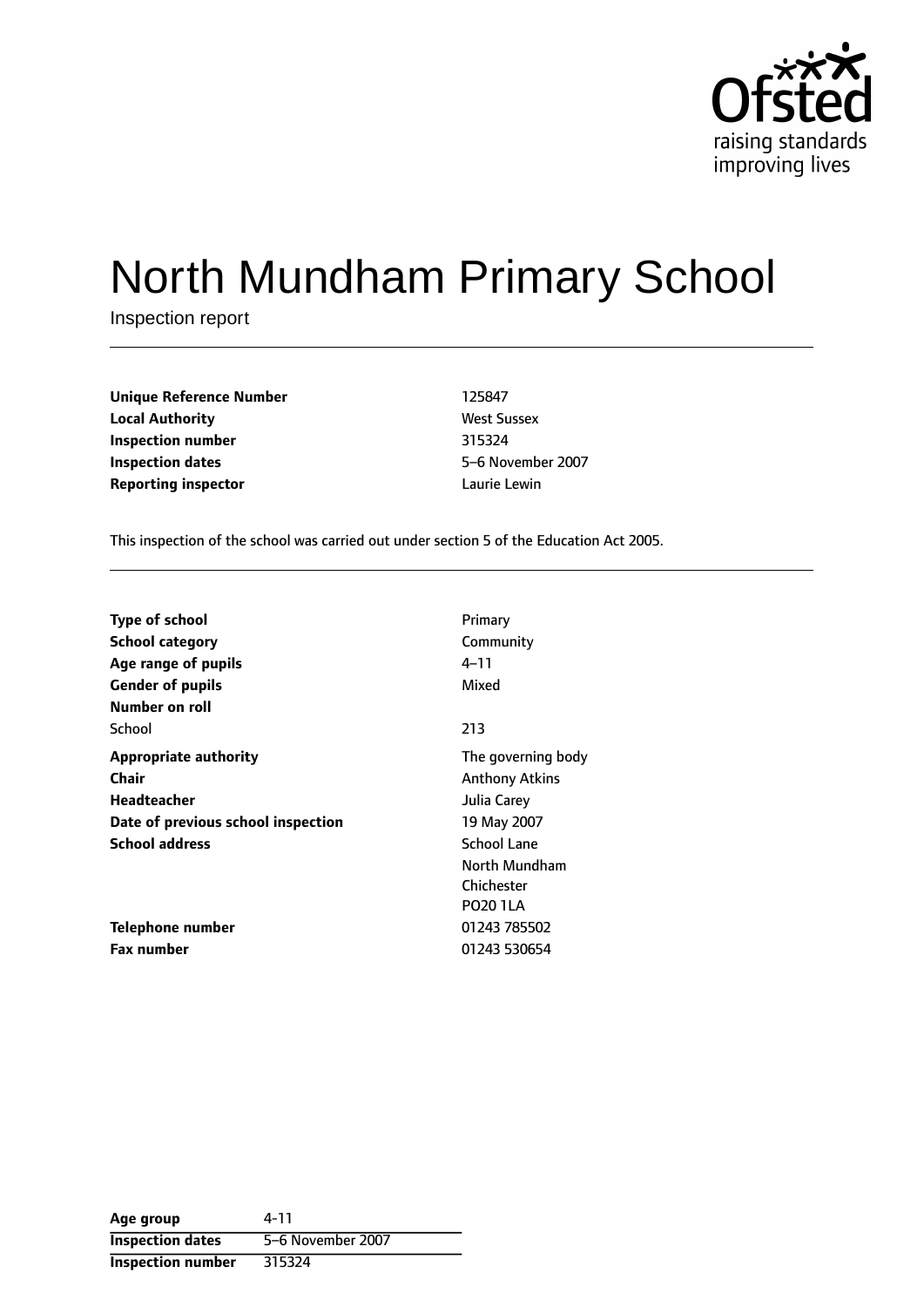.

© Crown copyright 2007

#### Website: www.ofsted.gov.uk

This document may be reproduced in whole or in part for non-commercial educational purposes, provided that the information quoted is reproduced without adaptation and the source and date of publication are stated.

Further copies of this report are obtainable from the school. Under the Education Act 2005, the school must provide a copy of this report free of charge to certain categories of people. A charge not exceeding the full cost of reproduction may be made for any other copies supplied.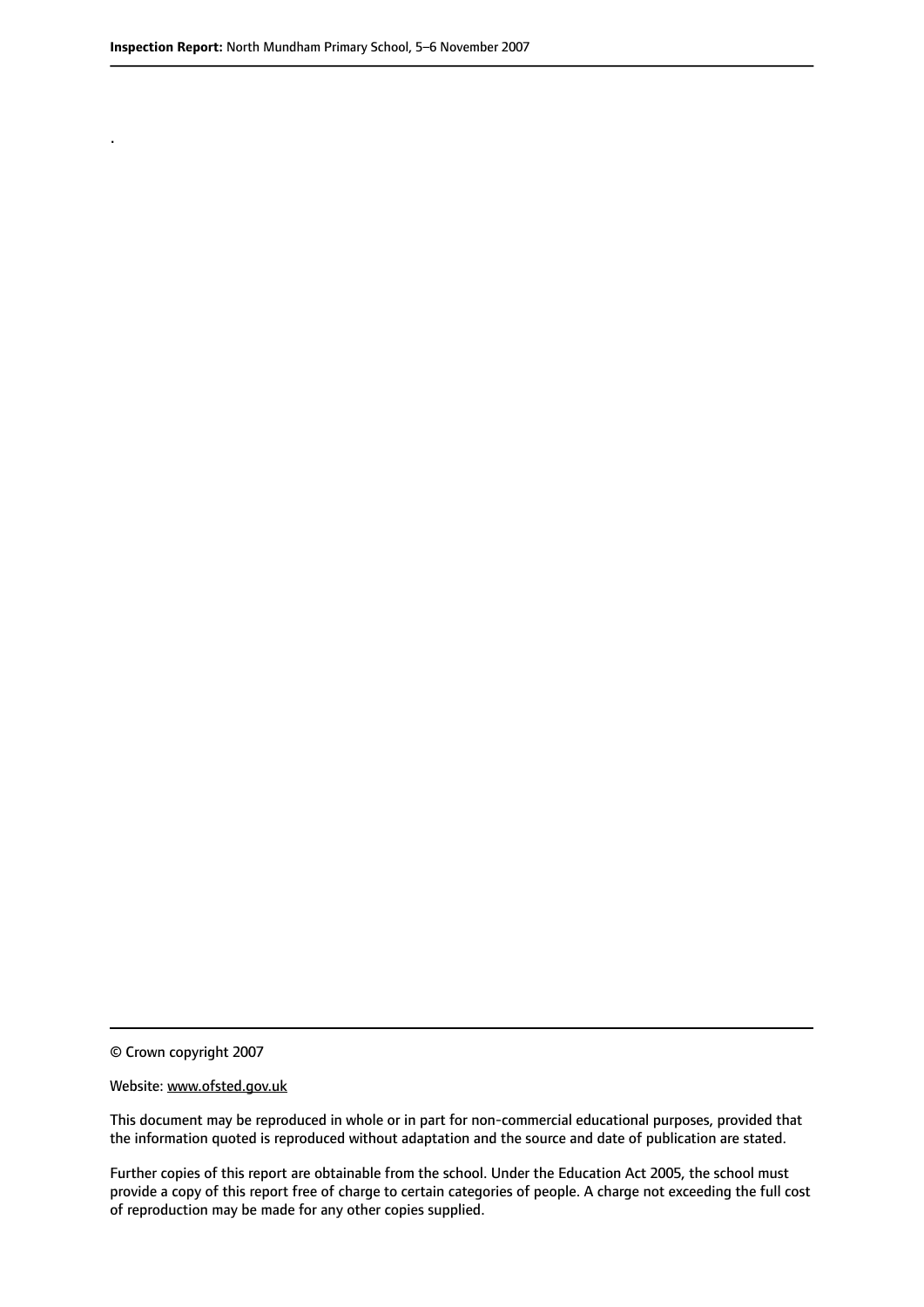# **Introduction**

The inspection was carried out by two Additional Inspectors.

#### **Description of the school**

The school is average in size. Pupils come from the immediate and surrounding village areas. Most of them are White British, with a few coming from other ethnic backgrounds. The proportion of pupils with learning difficulties and/or disabilities is close to the national average, but this proportion varies a lot from year group to year group. While the attainment of children beginning school is generally at the expected level, many show weak communication, language and literacy skills when they start.

#### **Key for inspection grades**

| Grade 1 | Outstanding  |
|---------|--------------|
| Grade 2 | Good         |
| Grade 3 | Satisfactory |
| Grade 4 | Inadequate   |
|         |              |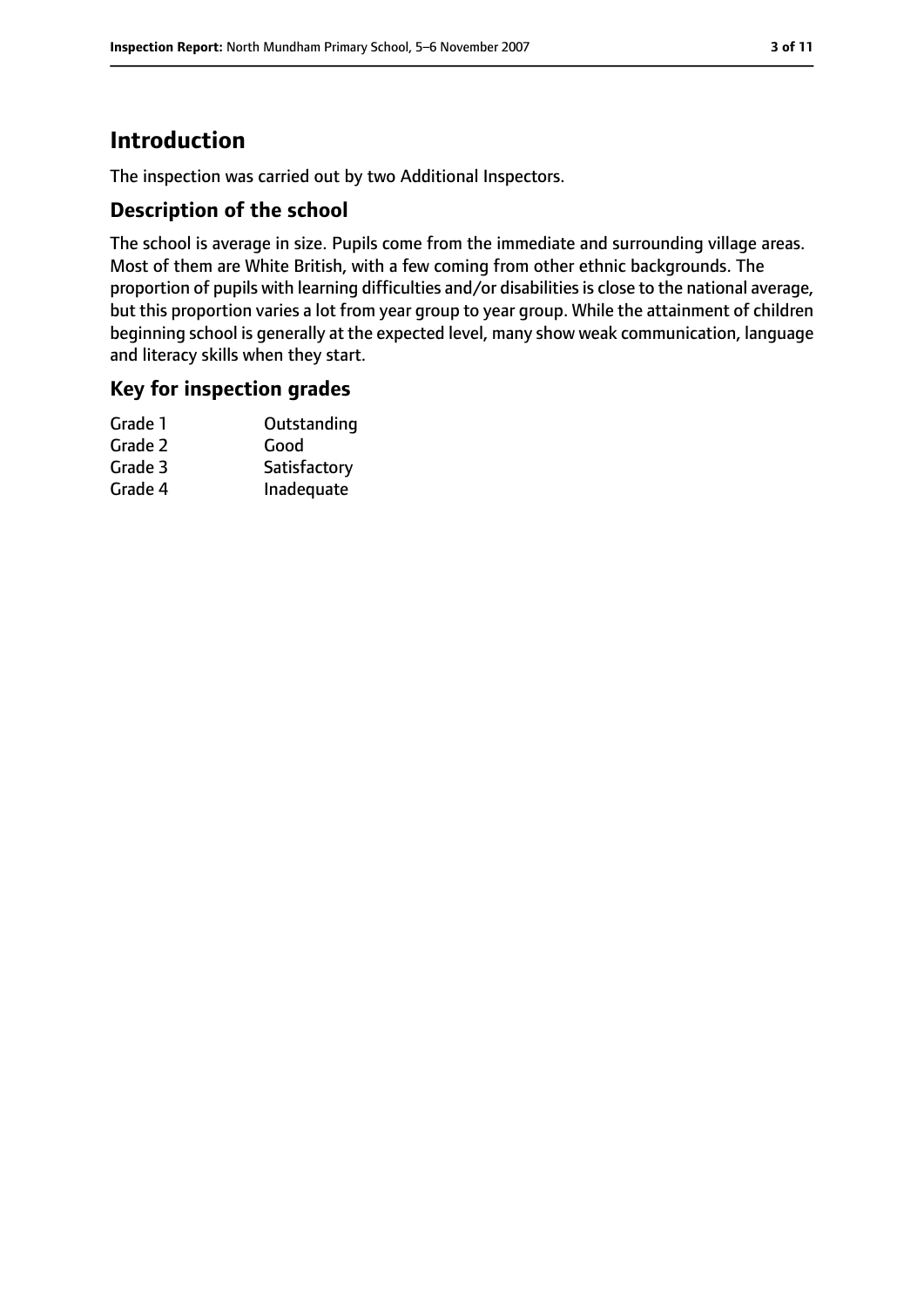## **Overall effectiveness of the school**

#### **Grade: 3**

This is a satisfactory and improving school, with some strong features. Good quality pastoral care ensures that pupils' personal development is good and that they become confident learners as they progress through the school. Many parents rightly comment on the good work of staff that makes the school a very caring community. The school has a welcoming atmosphere and relationships are good at all levels. As a result, pupils enjoy their time at school and especially like the wide range of extra activities, trips and visits. Pupils attain average standards in English, mathematics and science. Standards are higher in reading than they are in writing. Pupils' progress and achievement are satisfactory. Teaching is satisfactory and sometimes good or better. Teaching has improved in recent times, with better use of assessment information to help support and guide pupils. As a result, the progress made, especially by older pupils, is better than it was previously. However, strategies used are not fully effective in developing pupils' skills to write in depth and detail. Pupils in Years 3 and 4 do not always progress as rapidly as they should. This is because lessons do not always succeed in matching tasks to their needs and pupils do not have enough clear guidance about how to improve their work. The school has worked successfully to improve the progress made by higher-attaining pupils in most year groups, but these pupils still do not always move on rapidly enough in Years 3 and 4.

Children get a very strong start in the Foundation Stage because of the first-class provision, including outstanding teaching. They make very good progress so that by the time they start Year 1 the great majority have already achieved the early learning goals, with some achieving beyond this level.

Teaching assistants throughout the school work well to support teachers and pupils in lessons. In particular, they do a good job of ensuring that all pupils with learning difficulties and/or disabilities progress as well as their classmates in all lessons. The school is good at ensuring that these pupils are fully included in all activities.

The school provides a lively and interesting curriculum that helps to boost pupils' interest in learning. Good innovative provision is made for involving pupils in using an interactive website set up by the school. The curriculum extensively promotes involvement in a wide range of sporting and arts activities and ensures that pupils acquire good levels of fitness and health. Through the effective work of their school council and their involvement in fund raising, pupils learn to make good contributions to the immediate and wider community. In conversation, they say they feel safe in school and have no qualms about seeking adult assistance should they encounter any problems.

Sound leadership and management ensure that staff and governors gain a clear understanding of what works well and what needs improving. In her two years in post the headteacher has done a good job of getting staff to work closely together as an effective team. Nonetheless, staff realise that there remains work to do in raising pupils'standards and achievement, especially in writing. Subject leaders are not fully effective in helping colleagues to develop good practice because there is insufficient time allocated to this aspect of their work.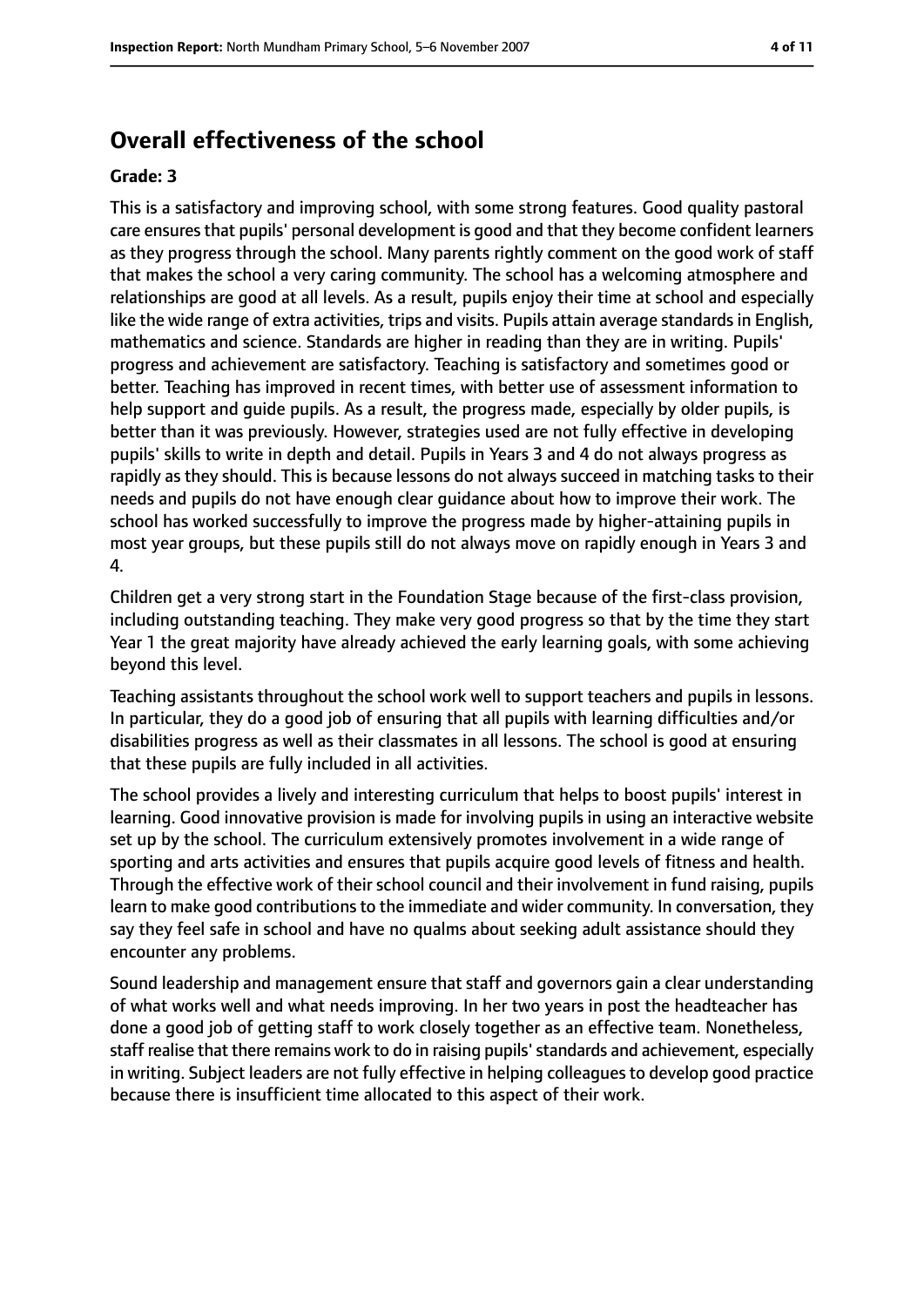## **Effectiveness of the Foundation Stage**

#### **Grade: 1**

Parents are justly impressed by the quality of provision in the Foundation Stage. When walking into this part of the school, a visitor could be forgiven for thinking that the children have been in school for a lot longer than is actually the case. The really good provision ensures all children are very comfortable with following the routines of the day. Excellent teaching seizes upon all possibilities, for example, even at registration time, to explore opportunities for learning, such as practising basic mathematical calculations with the numbers present and absent. The strong teamwork between staff ensures that children have high quality care, guidance and support. This results in the children feeling very secure and becoming very confident, so that they make rapid gains in their learning. A wide range of well-set-up and imaginatively planned activities boosts pupils' progress and ensures that learning is always full of fun and good surprises.

#### **What the school should do to improve further**

- Raise standards in writing across the school by improving teaching strategies to develop pupils' literacy skills.
- Enable pupils in Years 3 and 4 to make faster progress by ensuring that tasks always match their needs, particularly with higher-attaining pupils, and that individuals are given clear guidance on improving their work.
- Strengthen the role of subject co-ordinators by providing them with sufficient time to support their colleagues and develop good practice.

A small proportion of schools whose overall effectiveness is judged satisfactory but which have areas of underperformance will receive a monitoring visit by an Ofsted inspector before their next section 5 inspection.

## **Achievement and standards**

#### **Grade: 3**

Having got off to a very good start in the Foundation Stage, pupils progress and achieve well at Key Stage 1. Consequently, Year 2 pupils achieved slightly-above-average standards in 2007 national tests despite an above-average proportion of them having learning difficulties and/or disabilities. Work seen and the school's assessment/tracking information show a dip in performance of pupils in Years 3 and 4, with a significant number of them not progressing as well as they could. Good teaching in Years 5 and 6 enables pupils to catch up and performance data show good progress made by pupils in these year groups. Good work has been done by staff to raise reading standards. However, they recognise that standards in writing are not high enough. There has been some successin improving the quality of writing, but there still remains more to do to ensure pupils achieve as well as they can in this area.

## **Personal development and well-being**

#### **Grade: 2**

'Ours is a really friendly school… and we enjoy lots of things here!' This was the verdict of Year 6 pupils when asked what they think of their school. They are right! Work in lessons shows pupils enjoying what they are doing and this is further confirmed by the views of their parents. Pupils are lively, friendly and caring of each other and all are happy to come to school. Their attendance is good. Pupils say they feel completely safe. Assemblies and classwork strongly promote pupils' acquisition of good spiritual, moral, social and culture awareness. Children in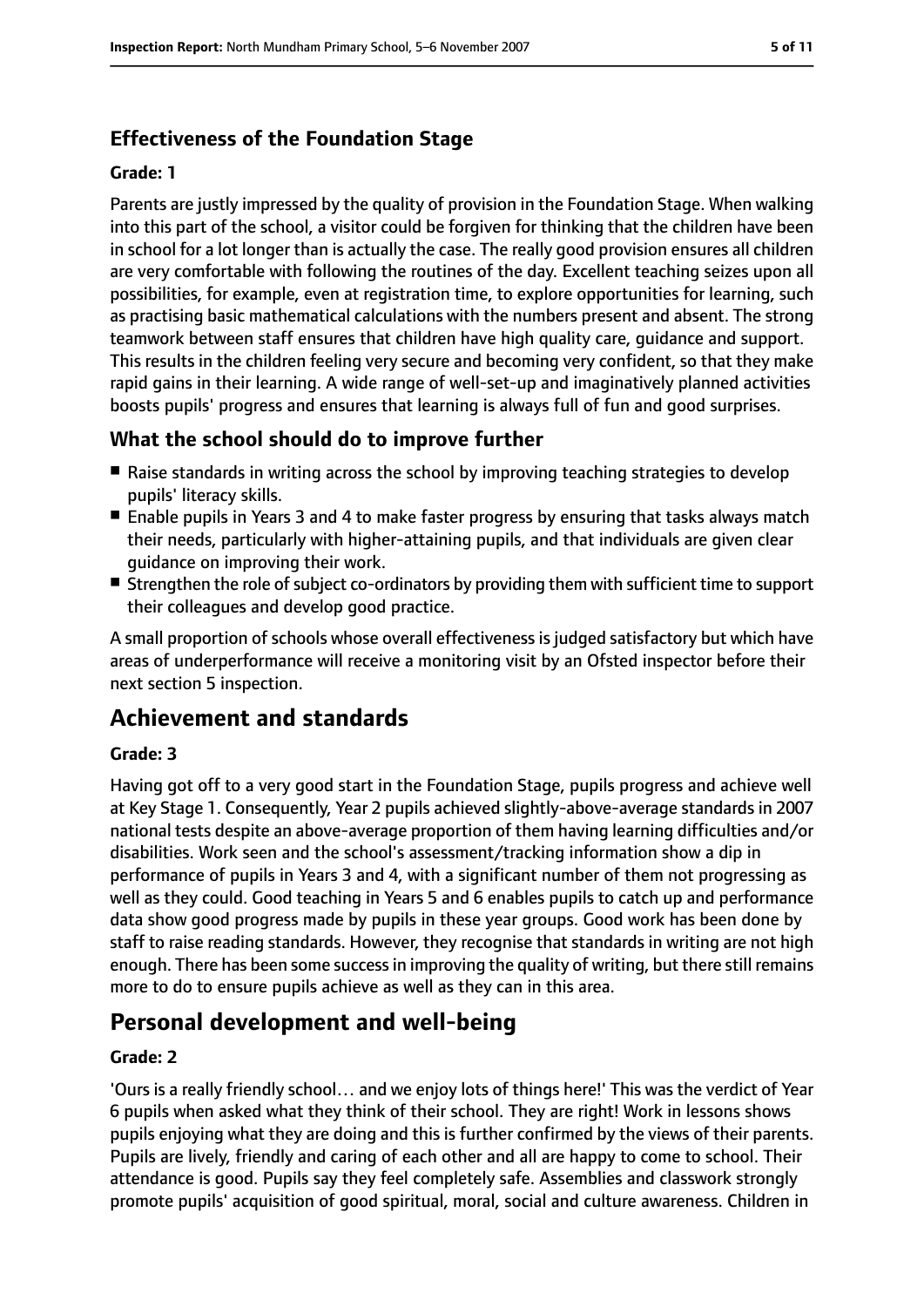the Foundation Stage progress very well with their personal, social and emotional development and learn to behave very well and pay close attention in lessons. Pupils across the school generally behave well, although very occasionally when tasks in lessons are not clear they show distracted and unsettled behaviour. Pupils mainly gain sound skills to help them become successful in the future, except in writing, where their skills are weaker than they could be.

# **Quality of provision**

#### **Teaching and learning**

#### **Grade: 3**

Over the last two years the school has worked successfully to improve teaching. In particular, establishing clear systems for tracking pupils' progress has helped teachers to raise the bar on using assessment information more precisely to guide their lesson plans. This is now resulting in some strong teaching, with well-planned work helping pupils make consistently good progress in some year groups. However, the improvements have not yet made enough impact on lessons in Years 3 and 4. As a result, activities planned in these year groups do not always match precisely enough with pupils' needs. This slows down the pace of learning and higher-attaining pupils in particular do not always achieve as well as they should. School action plans indicate that the school hasrightly targeted improved teaching of writing as a key area acrossthe school. Improved test results show some progress is being made here. However, work samples viewed show that writing activities do not always give pupils enough chance to develop the skills they need to write in depth and detail. Teaching and support staff work effectively together. Staff have good relationships with the pupils and use these well to help individuals develop a confident and interested attitude to learning. This is particularly evident in the Foundation Stage, where teaching is outstanding.

#### **Curriculum and other activities**

#### **Grade: 2**

Teachers work effectively to ensure that the curriculum covers all of the necessary areas and provides pupils with the type of activities and projects that they find interesting and stimulating. The wide range of extra activities, including lots of sports, music, art and dance activities, trips made and visitors to the school are especially popular with pupils. Pupils' personal development is enhanced by the fact that personal, social and health studies are fully ingrained into the overall planning of the curriculum. As a result, pupils have regular and organised opportunities to develop their skills in these zones. Teachers provide some appropriate opportunities for pupils to extend their writing skills in different subjects. However, the school recognises that there is scope for boosting this approach further as a means of driving up writing standards.

#### **Care, guidance and support**

#### **Grade: 3**

Parents are very impressed by the work of the staff in caring for their children and many of them mention how approachable staff are and how rapidly they respond to any difficulties that are picked up. The school is vigilant in ensuring that pupils are kept safe and all procedures, including those for child protection, are followed rigorously. Staff provide sound and sometimes good advice to help accelerate pupils' progress. However, this guidance is not precise enough in Years 3 and 4. For example, the marking of pupils' work in these year groups does not sufficiently highlight how individuals can improve their work.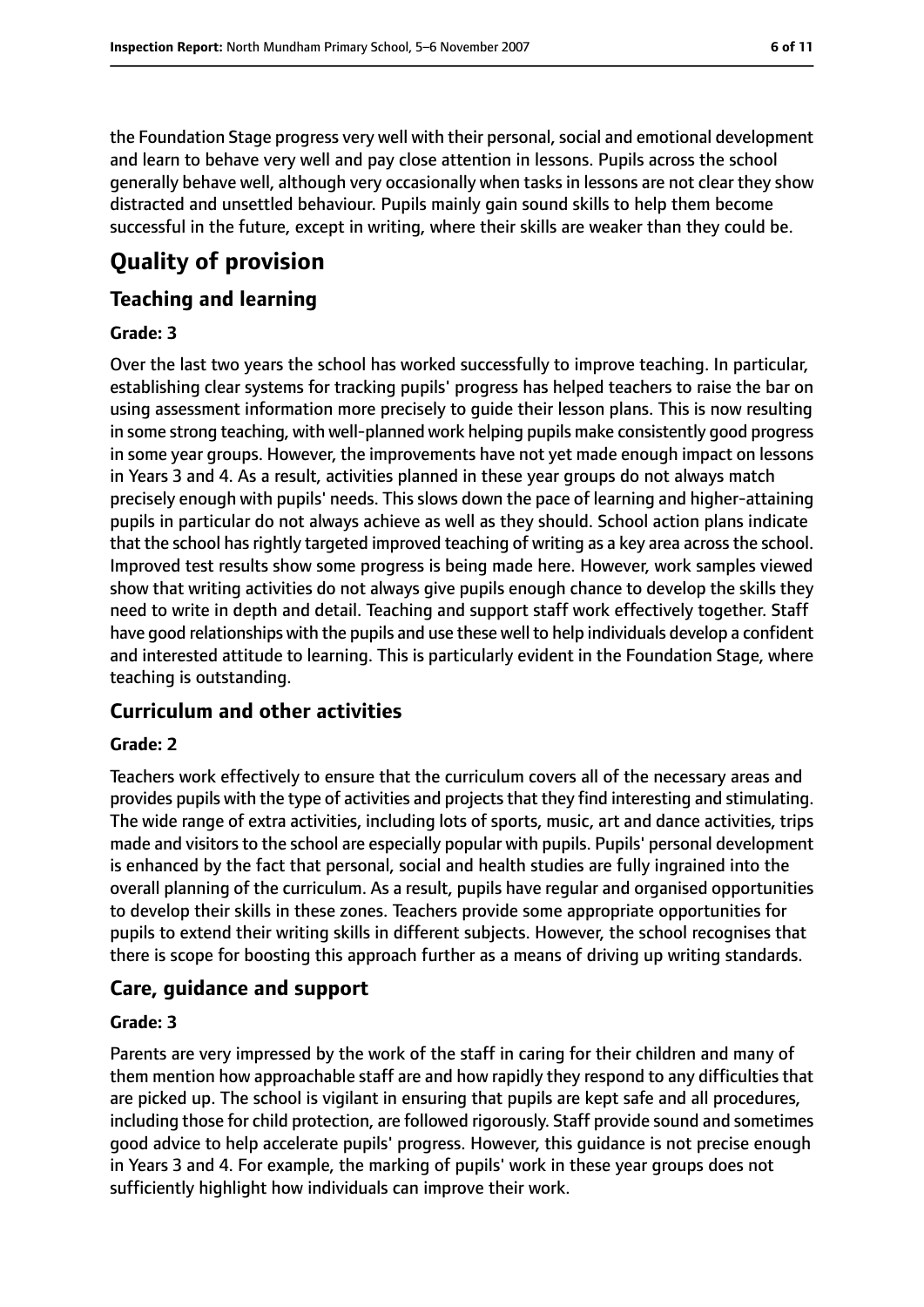## **Leadership and management**

#### **Grade: 3**

The headteacher has worked well to help staff and governors review the performance of the school and keep the momentum of improvement moving. There is a positive atmosphere that reflects the staff and governors working together as an effective team. Monitoring and evaluation are satisfactory. While the school feels that teaching and leadership and management are good, inspection judgements evaluate these areas as being satisfactory. The school has nevertheless sustained a clear view on where it has needed to move forward. It has secured important improvements and identified appropriate priorities that are now strengthening its provision further. There have been some good improvements in teaching, including the use of assessment. There are good plans in place to help the school improve pupils' writing. This sound progress means that the school has a satisfactory capacity to improve further. Subject co-ordinators are not fully effective in their roles. There is insufficient time set aside for them to spread good practice by working with their colleagues where appropriate. This is recognised by the school. Governors are knowledgeable about the school and well involved in monitoring its performance. The school works well with all partner organisations to help boost pupils' learning.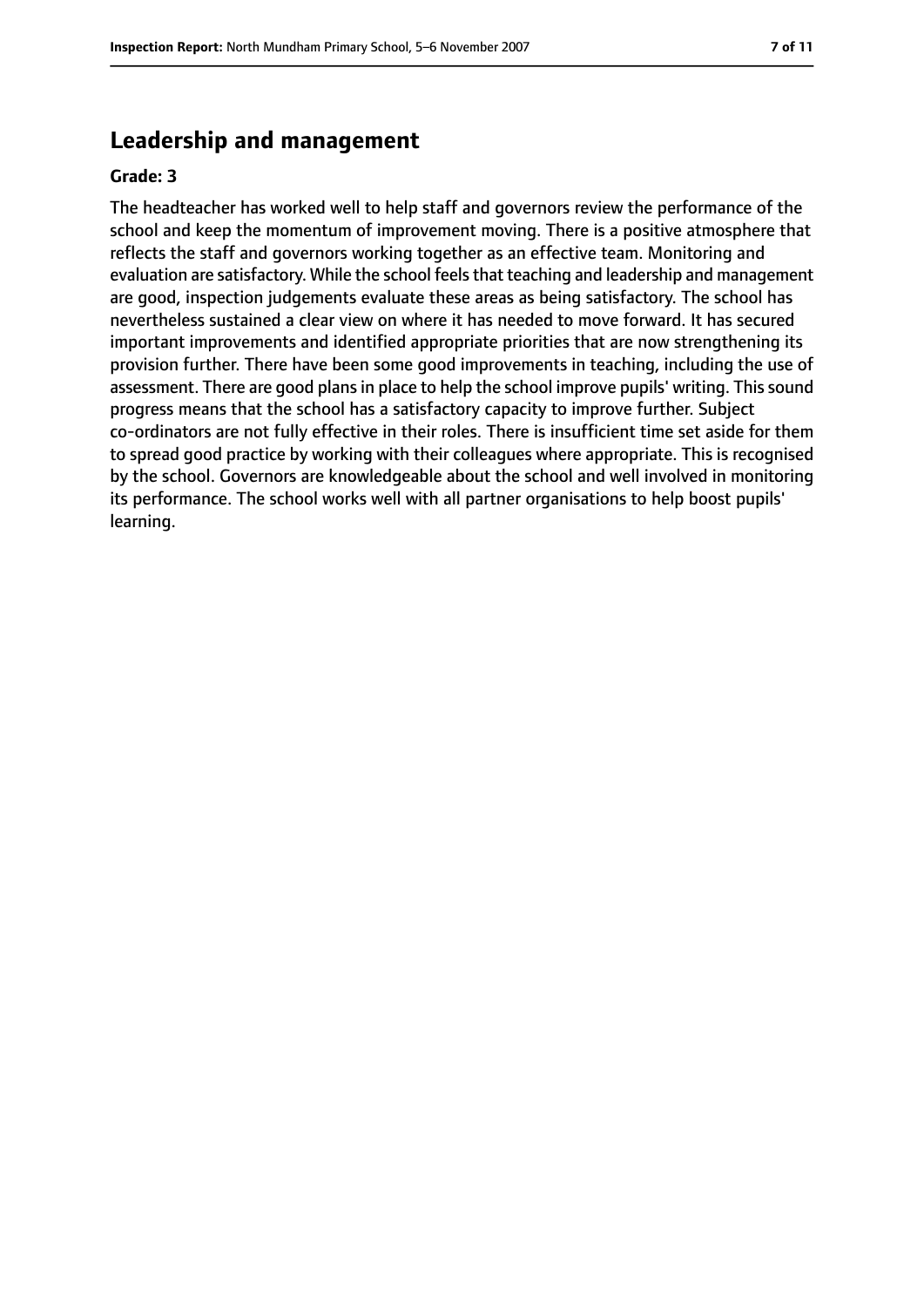**Any complaints about the inspection or the report should be made following the procedures set out in the guidance 'Complaints about school inspection', which is available from Ofsted's website: www.ofsted.gov.uk.**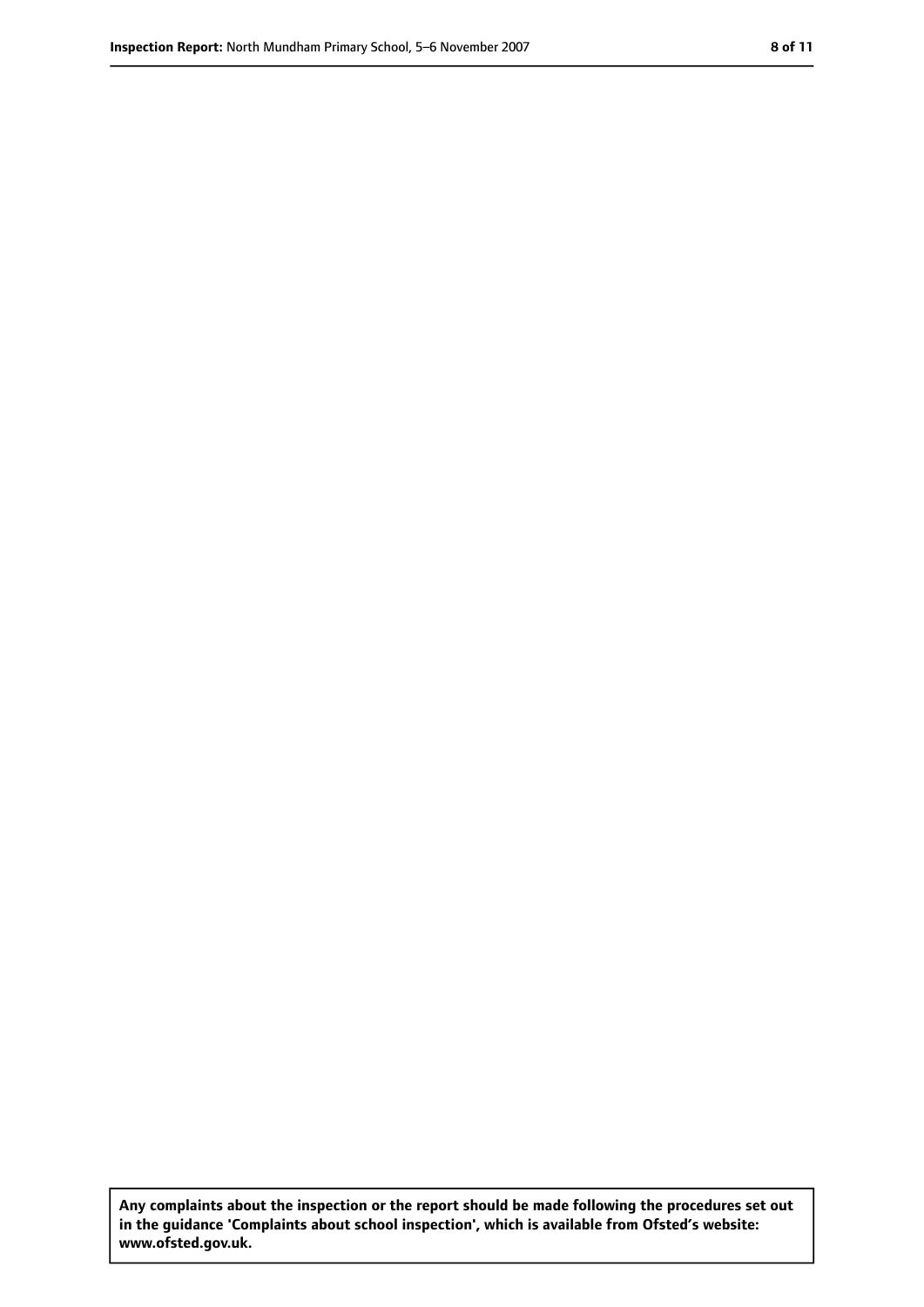## **Inspection judgements**

| $^{\backprime}$ Key to judgements: grade 1 is outstanding, grade 2 good, grade 3 satisfactory, and | <b>School</b>  |
|----------------------------------------------------------------------------------------------------|----------------|
| arade 4 inadequate                                                                                 | <b>Overall</b> |

#### **Overall effectiveness**

| How effective, efficient and inclusive is the provision of education, integrated<br>care and any extended services in meeting the needs of learners? |     |
|------------------------------------------------------------------------------------------------------------------------------------------------------|-----|
| Effective steps have been taken to promote improvement since the last<br>inspection                                                                  | Yes |
| How well does the school work in partnership with others to promote learners'<br>well-being?                                                         |     |
| The effectiveness of the Foundation Stage                                                                                                            |     |
| The capacity to make any necessary improvements                                                                                                      |     |

#### **Achievement and standards**

| How well do learners achieve?                                                                               |  |
|-------------------------------------------------------------------------------------------------------------|--|
| The standards <sup>1</sup> reached by learners                                                              |  |
| How well learners make progress, taking account of any significant variations between<br>groups of learners |  |
| How well learners with learning difficulties and disabilities make progress                                 |  |

#### **Personal development and well-being**

| How good is the overall personal development and well-being of the<br>learners?                                  |  |
|------------------------------------------------------------------------------------------------------------------|--|
| The extent of learners' spiritual, moral, social and cultural development                                        |  |
| The extent to which learners adopt healthy lifestyles                                                            |  |
| The extent to which learners adopt safe practices                                                                |  |
| How well learners enjoy their education                                                                          |  |
| The attendance of learners                                                                                       |  |
| The behaviour of learners                                                                                        |  |
| The extent to which learners make a positive contribution to the community                                       |  |
| How well learners develop workplace and other skills that will contribute to<br>their future economic well-being |  |

#### **The quality of provision**

| How effective are teaching and learning in meeting the full range of the<br>learners' needs?          |  |
|-------------------------------------------------------------------------------------------------------|--|
| How well do the curriculum and other activities meet the range of needs<br>and interests of learners? |  |
| How well are learners cared for, guided and supported?                                                |  |

 $^1$  Grade 1 - Exceptionally and consistently high; Grade 2 - Generally above average with none significantly below average; Grade 3 - Broadly average to below average; Grade 4 - Exceptionally low.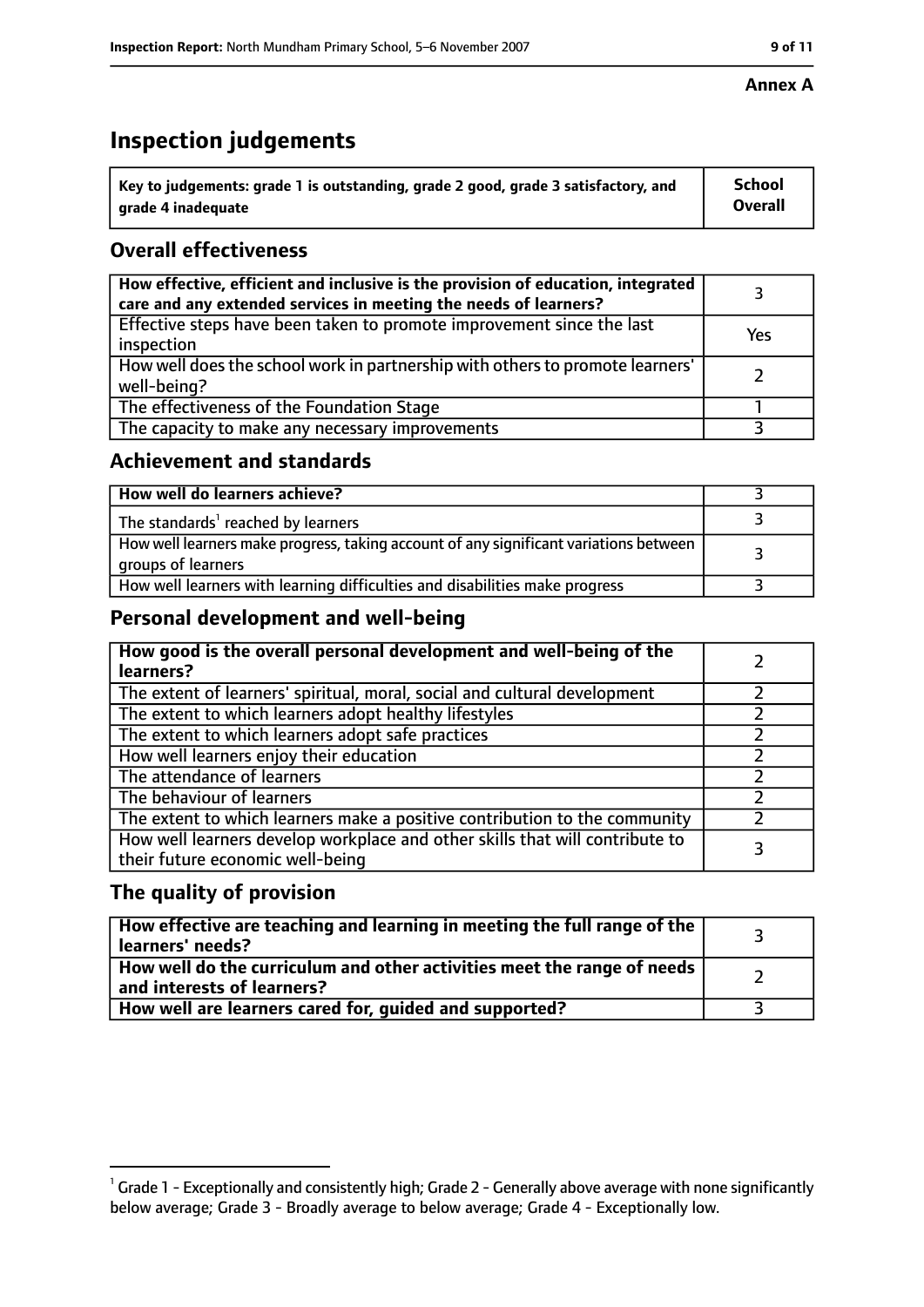# **Leadership and management**

| How effective are leadership and management in raising achievement<br>and supporting all learners?                                              | 3   |
|-------------------------------------------------------------------------------------------------------------------------------------------------|-----|
| How effectively leaders and managers at all levels set clear direction leading<br>to improvement and promote high quality of care and education |     |
| How effectively leaders and managers use challenging targets to raise standards                                                                 | 3   |
| The effectiveness of the school's self-evaluation                                                                                               |     |
| How well equality of opportunity is promoted and discrimination tackled so<br>that all learners achieve as well as they can                     | 3   |
| How effectively and efficiently resources, including staff, are deployed to<br>achieve value for money                                          | 3   |
| The extent to which governors and other supervisory boards discharge their<br>responsibilities                                                  |     |
| Do procedures for safequarding learners meet current government<br>requirements?                                                                | Yes |
| Does this school require special measures?                                                                                                      | No  |
| Does this school require a notice to improve?                                                                                                   | No  |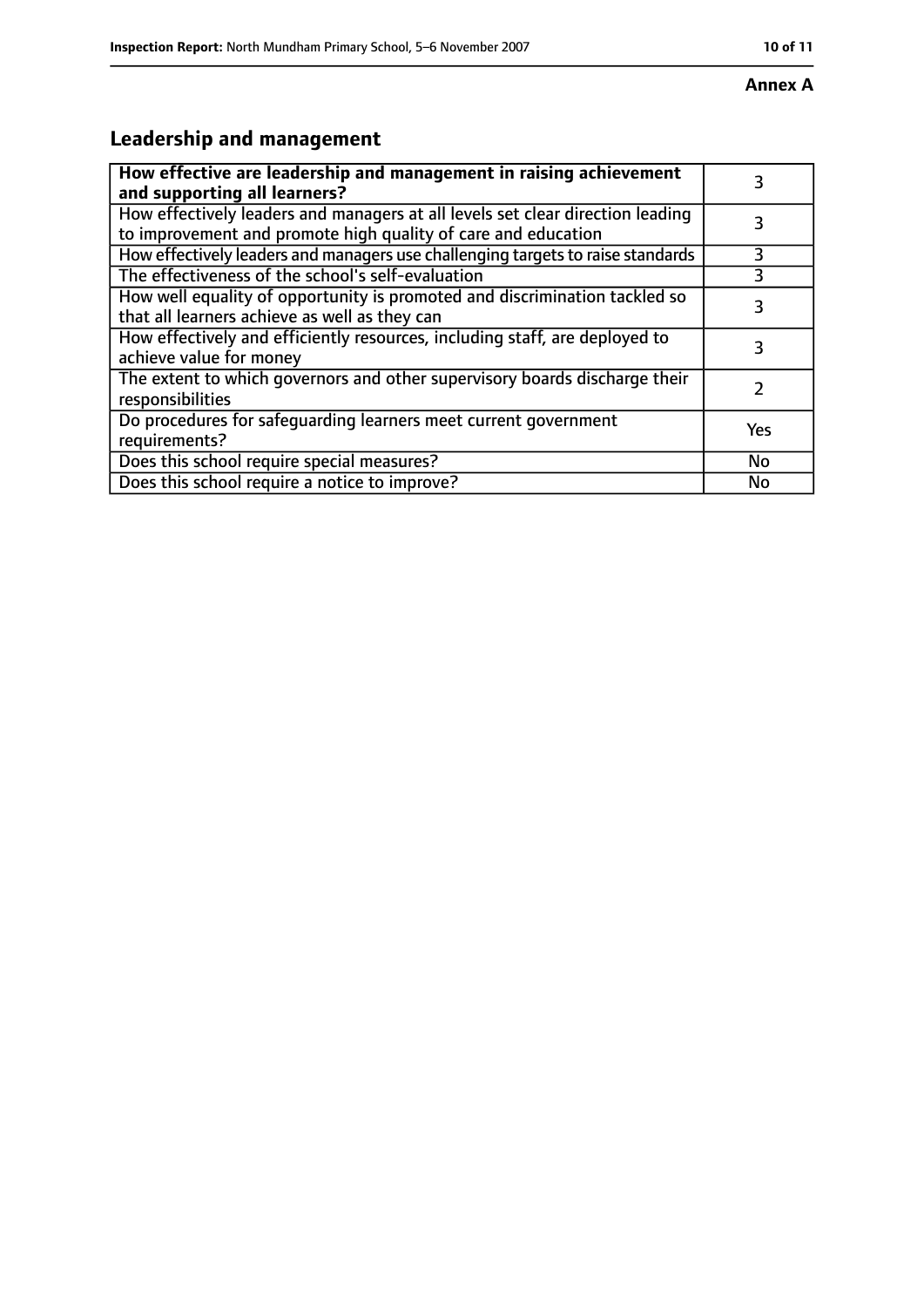## **Text from letter to pupils explaining the findings of the inspection**

#### Dear Children

Inspection of North Mundham Primary School, Chichester, West Sussex PO20 1LA

- It was good to come and to see you at your school! Thank you for making us so welcome, talking to us and helping us during the school's inspection. I especially enjoyed the good discussion I had with some of you from Year 6. I learned a lot. I think you would all make very good future inspectors! The school is now doing a satisfactory job and has some strong features. Here are some of the most important bits of the report that we thought you might like to know about:
- The provision for the children in the Foundation Stage is excellent and they get off to a super start in school.
- You work hard in lessons and your achievement as you move through the school is satisfactory.
- Your personal development is good and you told us that you feel safe and secure at school.
- You have a good curriculum and your teachers work hard to make it interesting for you.
- Your teachers work closely together and provide you with satisfactory teaching.
- The school does a good job of making sure you are safe and that there is always someone available to help with any problems.
- Your headteacher is successful in getting all of the staff to work together to keep the school improving.

To improve further the school should now:

- Help you to improve the quality of your writing even more.
- Find ways to help those of you in Years 3 and 4 to progress more quickly in your work. Also, to ensure that those of you in Years 3 and 4 who manage tasks easily are given work that challenges you fully.
- Provide more time for the teachers who are in charge of different subjects to work with other teachers to make your lessons even better.

I hope you all really enjoy the rest of the school year and help the staff as much as you can to keep things improving.

Thank you again for being so helpful and friendly when we came to see you.

Laurie Lewin Lead Inspector